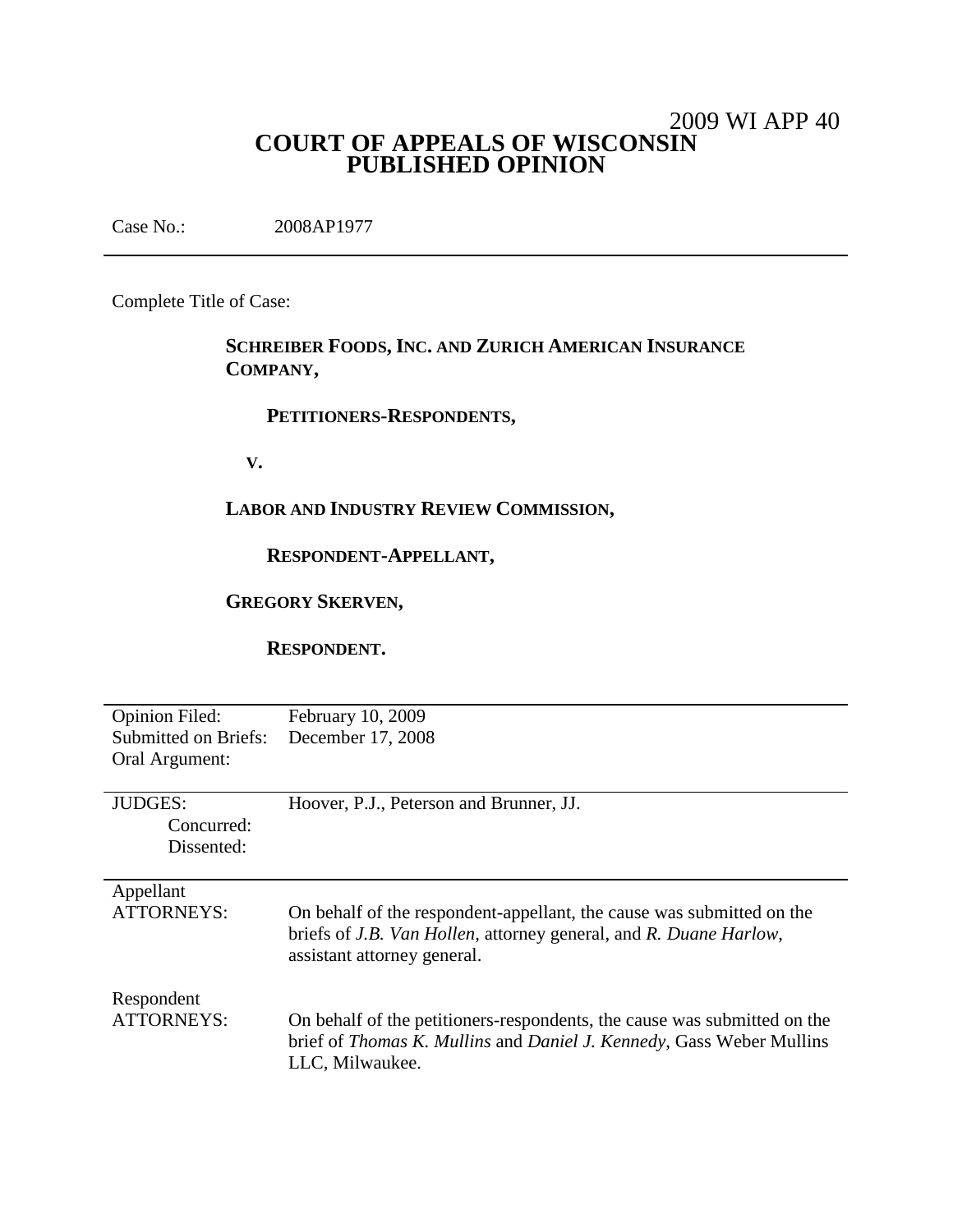# **2009 WI App 40**

# **COURT OF APPEALS DECISION DATED AND FILED**

### **February 10, 2009**

**David R. Schanker Clerk of Court of Appeals**

#### **NOTICE**

**This opinion is subject to further editing. If published, the official version will appear in the bound volume of the Official Reports.**

**A party may file with the Supreme Court a petition to review an adverse decision by the Court of Appeals.** *See* **WIS. STAT. § 808.10 and RULE 809.62.**

**Appeal No. 2008AP1977**

# **Cir. Ct. No. 2008CV12**

**STATE OF WISCONSIN IN COURT OF APPEALS**

**SCHREIBER FOODS, INC. AND ZURICH AMERICAN INSURANCE COMPANY,**

**PETITIONERS-RESPONDENTS,**

**V.**

**LABOR AND INDUSTRY REVIEW COMMISSION,**

**RESPONDENT-APPELLANT,**

**GREGORY SKERVEN,**

**RESPONDENT.**

APPEAL from a judgment of the circuit court for Brown County: KENDALL M. KELLEY, Judge. *Reversed*.

Before Hoover, P.J., Peterson and Brunner, JJ.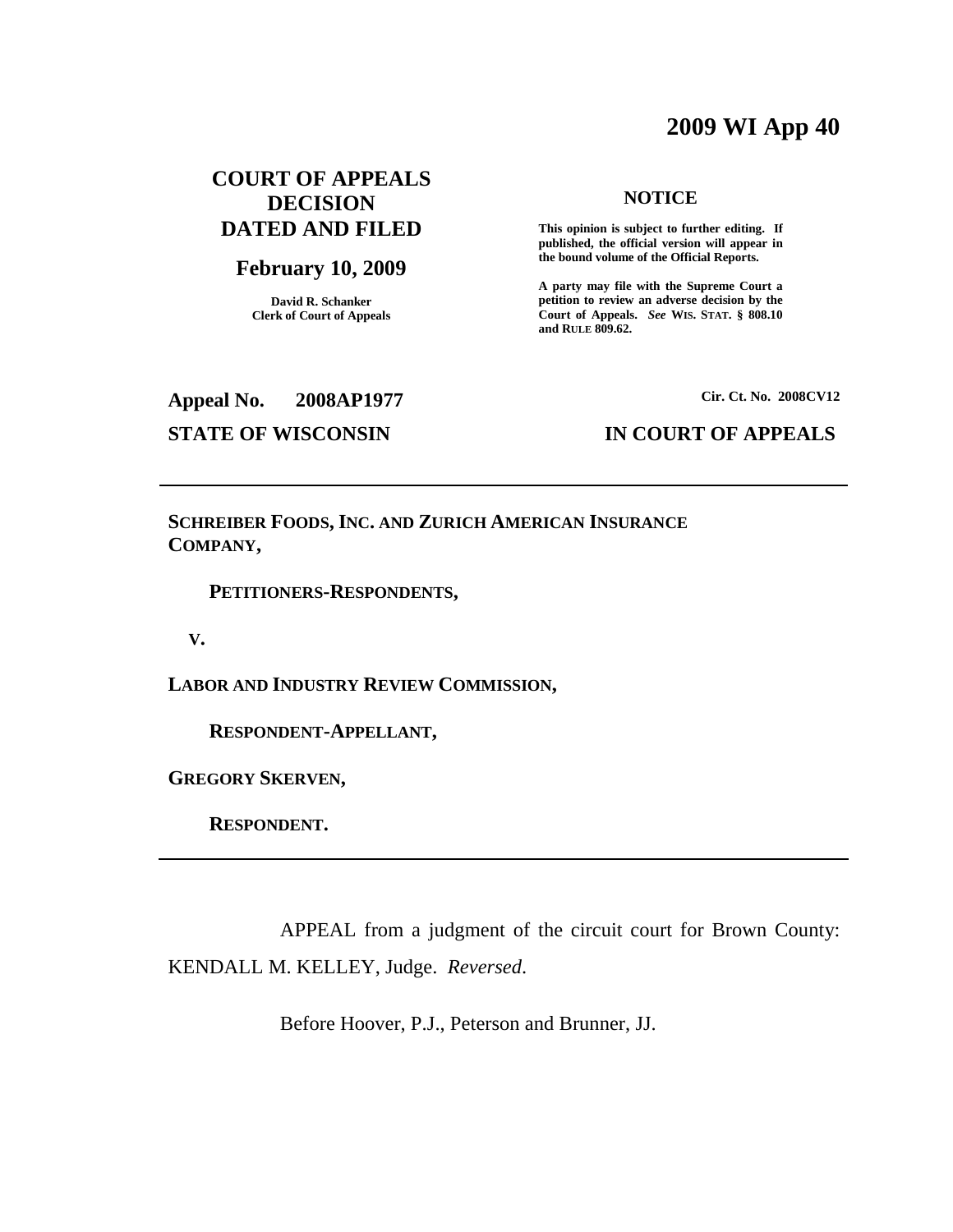**The PETERSON, J. Schreiber Foods, Inc.,** seeks to reopen a worker's compensation decision by the Labor and Industry Review Commission. The Commission had awarded loss of earning capacity benefits to an injured employee. After the award, Schreiber rehired the employee and sought to vacate the award because the employee was now working. The Commission concluded the award was final and could not be vacated.

¶2 Schreiber petitioned the circuit court for review. The circuit court reversed and the Commission now appeals. We conclude the award was final and could not be vacated under these circumstances. Therefore, we reverse the circuit court judgment.

#### **BACKGROUND**

¶3 Gregory Skerven was injured on the job while employed by Schreiber Foods, Inc. In an August 2004 decision, an administrative law judge (ALJ) found Skerven would be unable to return to his previous job but he might be able to complete vocational retraining for a different type of job. The ALJ found Skerven's injury resulted in ten percent permanent functional disability. With no retraining, his injury resulted in a sixty-five percent loss of earning capacity. The decision ordered a permanent partial disability award based upon these findings. However, the ALJ also "expressly reserved jurisdiction on the issue of retraining benefits."

<sup>&</sup>lt;sup>1</sup> Schreiber and its insurer, Zurich American Insurance Company, are joint respondents. For the sake of simplicity, we refer to the respondents simply as Schreiber.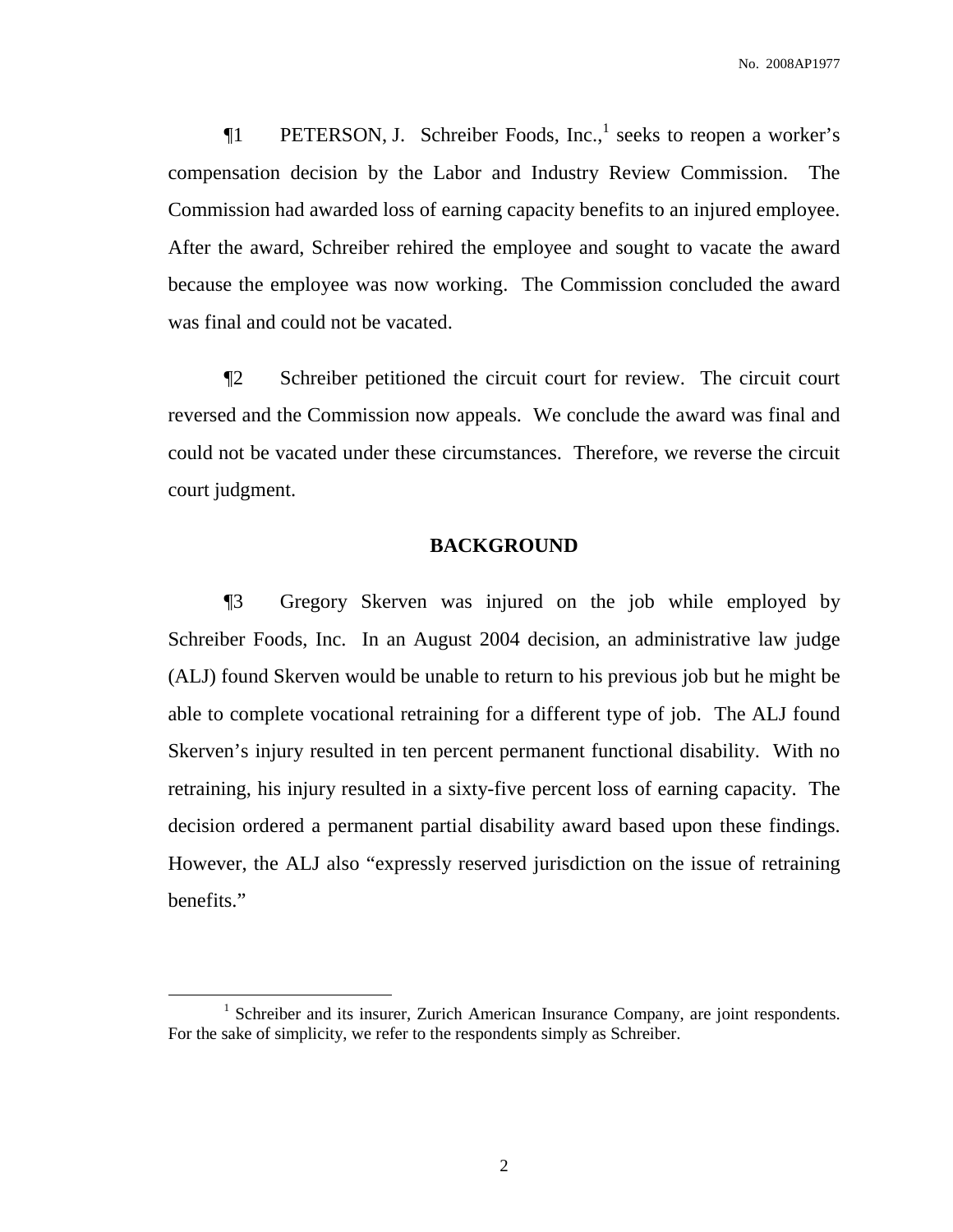¶4 Schreiber appealed to the Commission, arguing, among other things, that the ALJ should not have awarded loss of earning capacity benefits on the assumption Skerven could not be retrained, while reserving jurisdiction to permit possible vocational rehabilitation. The Commission agreed that because vocational retraining is aimed at restoring earning capacity, it would be incongruent to award benefits for loss of earning capacity while also leaving open the possibility that that loss might be mitigated by retraining.

¶5 In its February 2005 decision, the Commission examined the evidence and concluded "vocational retraining was not warranted based on the hearing record." It affirmed the ALJ's decision and order with two modifications. First, it deleted the paragraph in which the ALJ expressly reserved jurisdiction on the issue of retraining benefits. Second, it deleted the final paragraph in the ALJ's findings of fact and conclusions of law, which stated, in part:

> An interlocutory order is appropriate. As explained above, Mr. Skerven may enter a retraining program, which may entitle him to retraining benefits. Mr. Skerven's condition may deteriorate in the future, raising new issues regarding disability and treatment expense.

As relevant here, the Commission substituted the following:

Based upon Dr. Vo's medical opinion, this order shall be left interlocutory with respect to additional disability and treatment expense that may arise in the future. However, based on the record in general and [one of the vocational expert's] opinion in particular, it must be concluded that vocational retraining is not warranted, precluding any future claim for vocational rehabilitation ….

The decision was not appealed, and Schreiber began paying the disability award.

¶6 Almost two years later, Schreiber rehired Skerven into a position within his physical restrictions. Schreiber then filed a petition requesting it be

3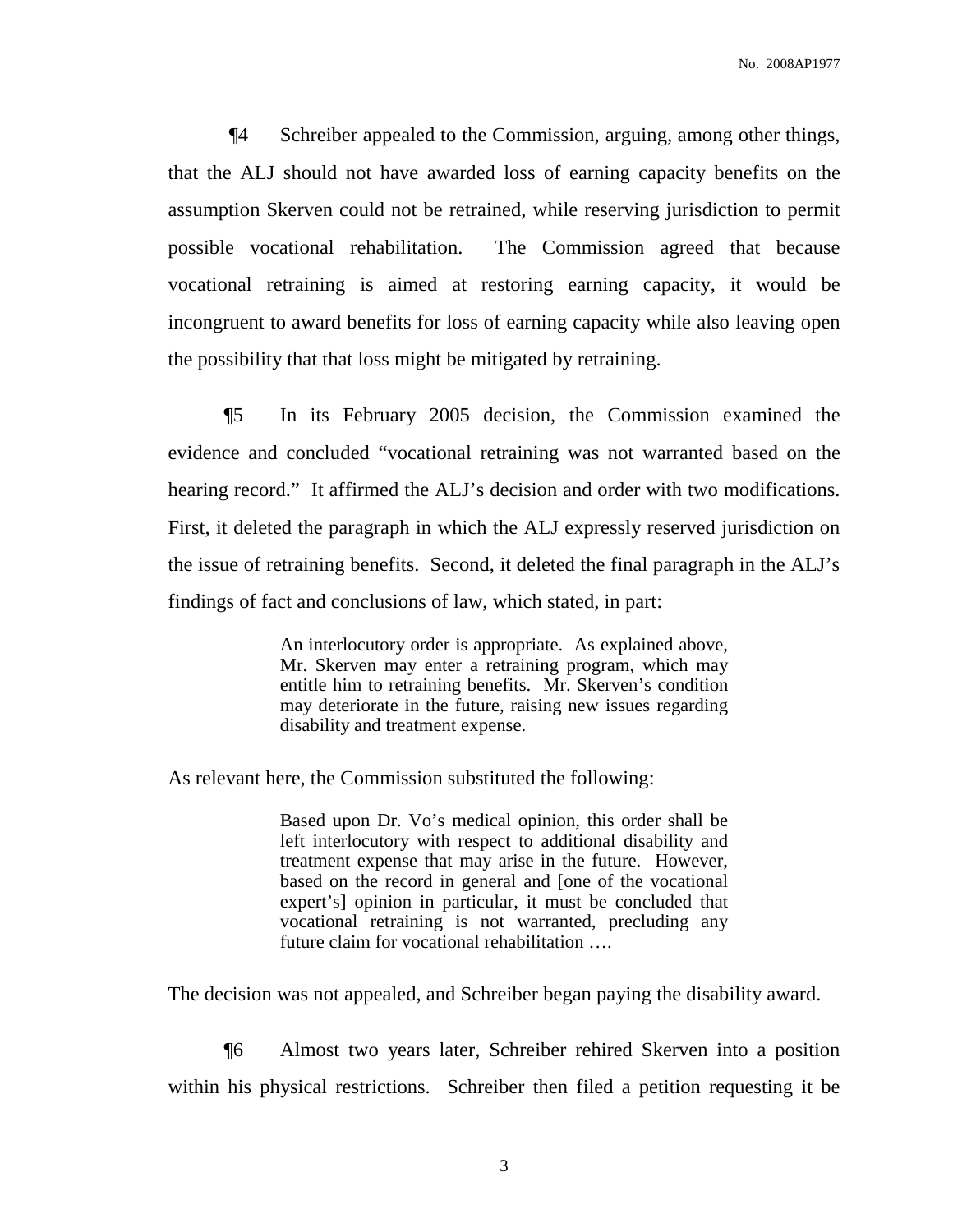permitted to cease paying loss of earning capacity benefits. It argued that under WIS. STAT. § 102.44 $(6)(a)^2$  it need not pay these benefits because it rehired Skerven at more than eighty-five percent of his pre-injury wage. This statute provides:

> Where an injured employee claiming compensation for disability under sub. (2) or (3) has returned to work for the employer for whom he or she worked at the time of the injury, the permanent disability award shall be based upon the physical limitations resulting from the injury without regard to loss of earning capacity unless the actual wage loss in comparison with earnings at the time of injury equals or exceeds 15%.

¶7 The ALJ agreed with the main thrust of Schreiber's argument and issued an interlocutory order that Schreiber's obligation to pay loss of earning capacity benefits ended, at least temporarily, when Skerven returned to work. The ALJ reasoned that WIS. STAT. § 102.44(6)(a) is not limited to hires made before loss of earning capacity is awarded, and that the permanent partial disability award could be modified because it was interlocutory, not final.

¶8 Skerven appealed to the Commission and the Commission reversed. It noted that its February 2005 decision deleted the "interlocutory on all issues" language from the ALJ's initial decision, and that the loss of earning capacity determination was therefore final. It then concluded Wisconsin's worker's compensation statutes do not contain a provision for reopening a final award when an employer rehires an employee.

<sup>&</sup>lt;sup>2</sup> All references to the Wisconsin Statutes are to the 2007-08 version unless otherwise noted.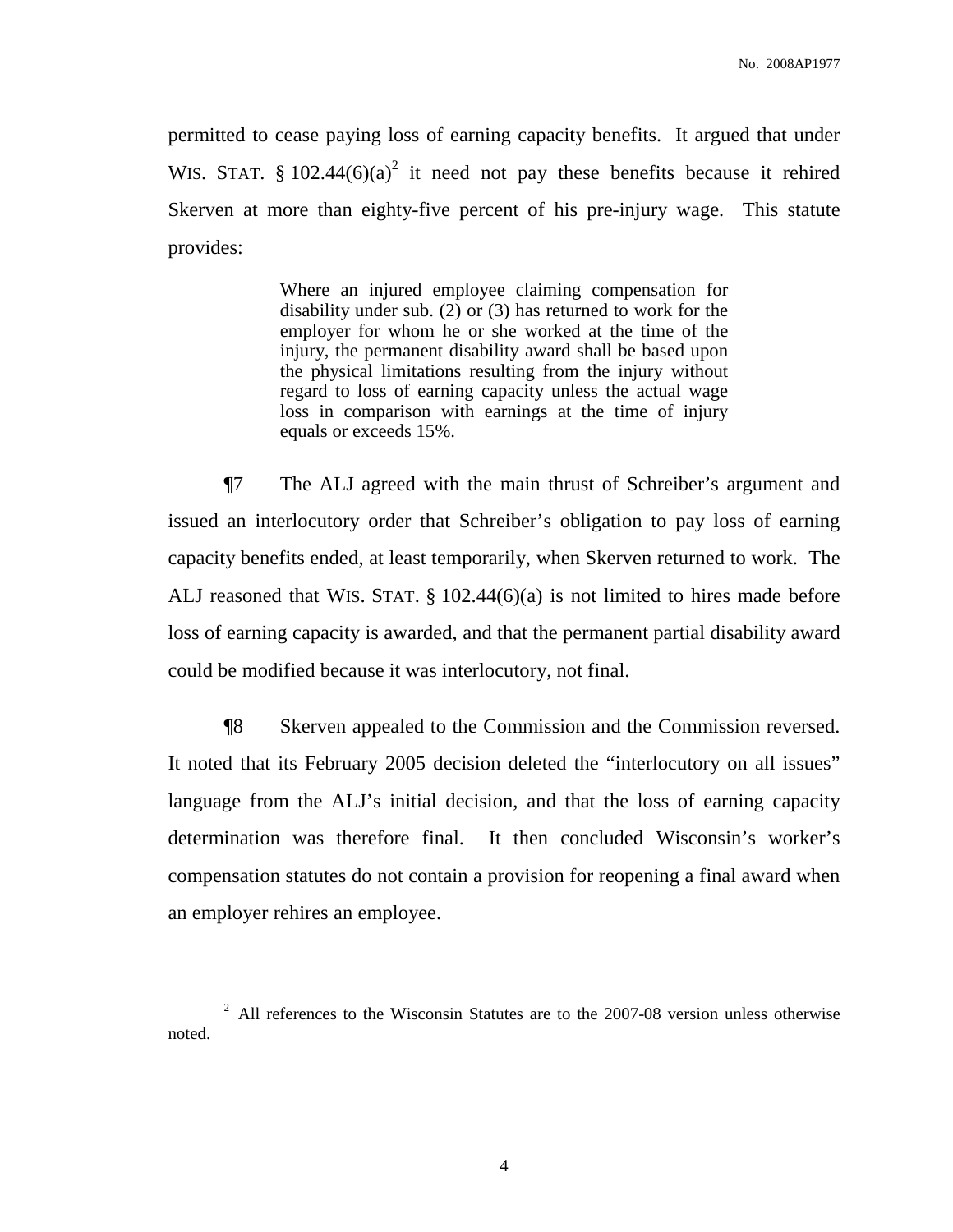¶9 Schreiber sought judicial review of the Commission's decision. The circuit court found the statute was ambiguous and concluded the ALJ's interpretation of WIS. STAT. § 102.44(6)(a) was more reasonable than the Commission's. It therefore reversed the Commission. The Commission appeals.

#### **DISCUSSION**

¶10 On appeal, we review the Commission's, rather than the circuit court's, decision. *ITW Deltar v. LIRC*, 226 Wis. 2d 11, 16, 593 N.W.2d 908 (Ct. App. 1999). Whether an award may be vacated presents a question of law. We have recognized that an administrative agency's conclusions of law are entitled to various levels of deference depending "on the comparative institutional capabilities and qualifications of the court and the administrative agency." *UFE, Inc. v. LIRC*, 201 Wis. 2d 274, 284, 548 N.W.2d 57 (1996) (citation omitted). Here, the parties disagree about the deference we should accord the Commission. Schreiber argues the Commission's interpretation of WIS. STAT. § 102.44(6)(a) is due no deference because it presents a novel question the Commission has never before explicitly addressed. The Commission argues we should give it great deference because it involves interpretation of the Worker's Compensation Act, which the Commission has administered and interpreted for nearly a century. We need not resolve this issue, however, because we would reach the same result applying either level of deference.

¶11 At the outset, we note that Schreiber is incorrect when it asserts that Skerven's loss of earning capacity award was not final. The Commission's February 2005 decision modified the ALJ's order so that it was interlocutory only with respect to certain issues. The loss of earning capacity issue was not left

5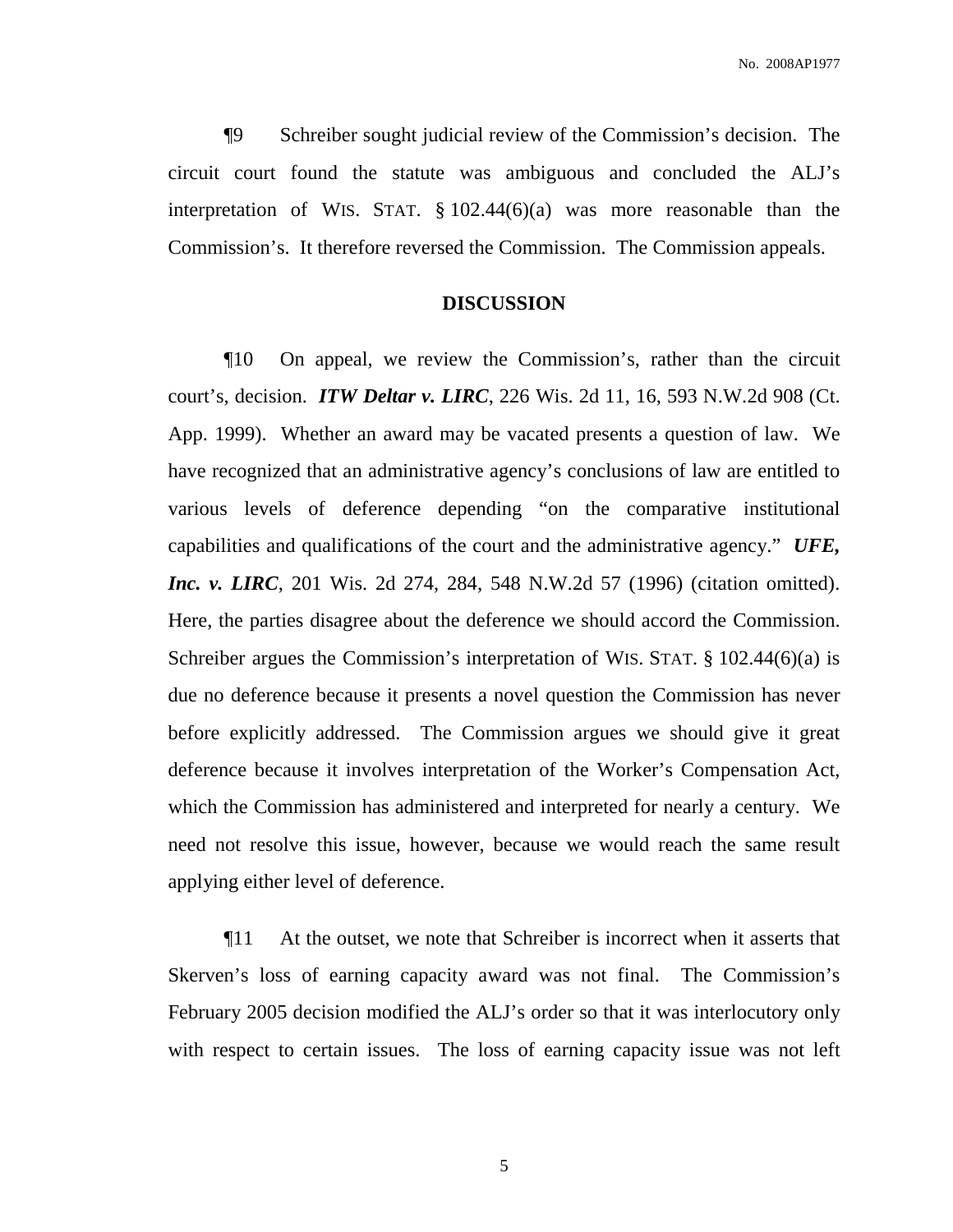interlocutory. Rather, the Commission addressed and resolved loss of earning capacity together with vocational retraining.

¶12 The section in the memorandum opinion addressing these issues is entitled, "Vocational issues: LOEC award versus vocational retraining." By modifying the ALJ's August 2004 order to finalize the vocational retraining determination, the Commission rendered the loss of earning capacity award final as well. The Commission deleted the sentence, "An interlocutory order is appropriate." In its place, the Commission inserted the following: "[T]his order shall be left interlocutory *with respect to additional disability and treatment expense that may arise in the future.* However, … it must be concluded that vocational retraining is not warranted…." (Emphasis added.) Therefore, the Commission modified the decision and order so that it was only interlocutory with respect to additional disability and treatment expenses.

¶13 Schreiber asserts that the award nevertheless remained interlocutory because the Commission did not delete the final sentence of the award: "Jurisdiction is reserved on all issues for further findings, orders, and awards that are warranted and consistent with this decision." This argument ignores the words "consistent with this decision." The ALJ's decision and order must be read in light of the Commission's modifications, which specified that the decision was no longer interlocutory in all respects. As relevant here, the decision was final as to the award for loss of earning capacity benefits.

6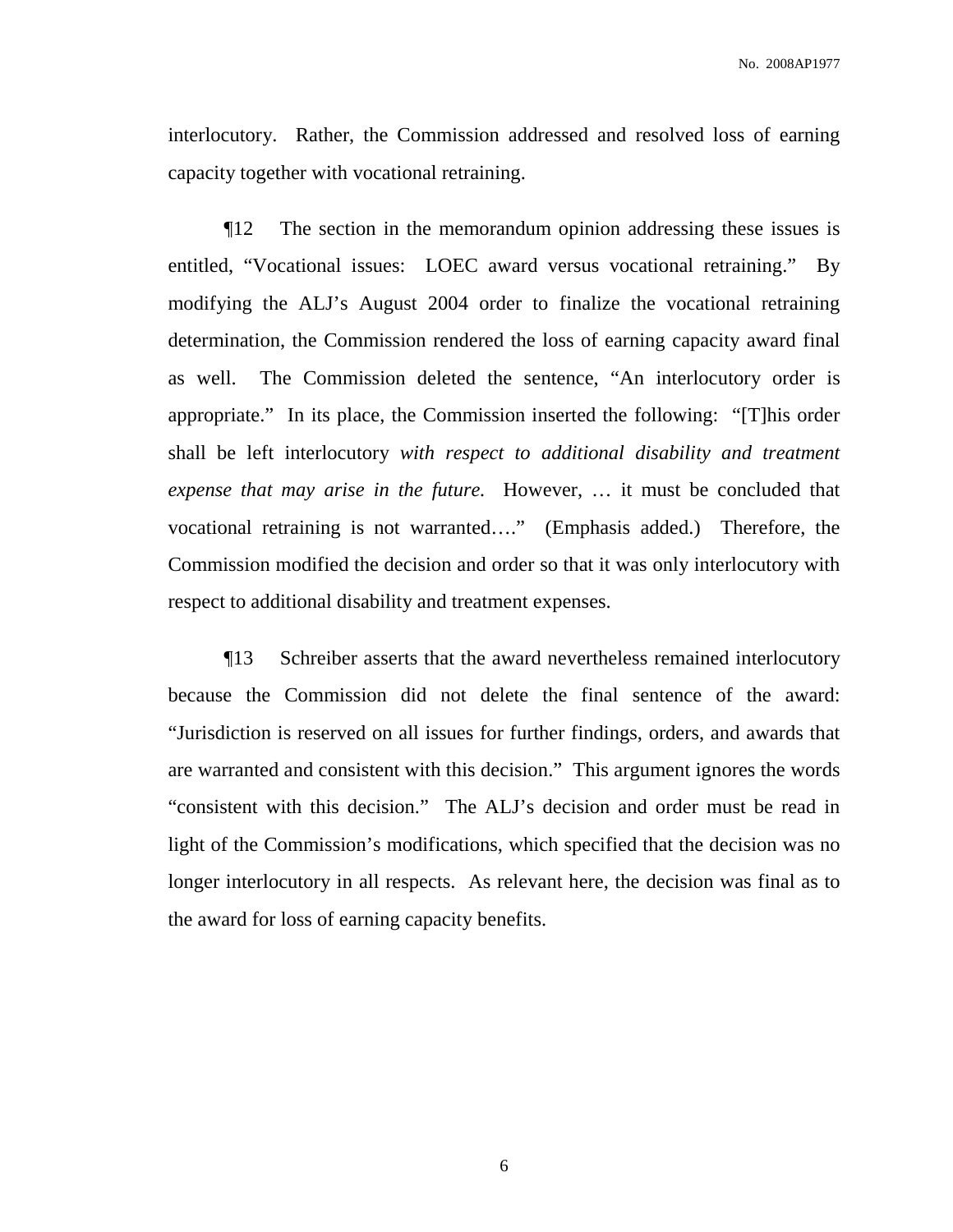¶14 The question then becomes whether the final loss of earning capacity award may be vacated. We conclude it may not.<sup>3</sup>

¶15 Schreiber contends the statute does not distinguish between an initial claim seeking an award and a subsequent claim to reopen an award. Thus, it argues the opening clause of WIS. STAT. § 102.44(6)(a), "Where an injured employee claiming compensation for disability," can be read to include individuals who have already received disability awards.

¶16 When determining whether a statute is ambiguous, we examine "the language … to determine whether … the statutory language *reasonably* gives rise to different meanings." *State ex rel. Kalal v. Circuit Court for Dane County*, 2004 WI 58, ¶47, 271 Wis. 2d 633, 681 N.W.2d 110 (citation and ellipsis omitted). We look first to the language of the statute, and if its meaning is plain, our inquiry ends. However, we also interpret a statute's language in context and discern its meaning "in relation to the language of surrounding or closely-related statutes…." *Id.*, ¶46. "Where statutory language is unambiguous," we need not consult extrinsic sources. *Id.*

¶17 Schreiber's reading of the statute is not a reasonable interpretation. It requires reading "claiming compensation" to mean either claiming or *receiving*

<sup>&</sup>lt;sup>3</sup> The Commission acknowledges that orders may be left interlocutory with respect to loss of earning capacity when there is uncertainty about whether the applicant will be able to receive vocational retraining. However, according to the Commission, this occurs when a possible change in circumstances is raised at the hearing, or the medical evidence presented at the hearing indicates an additional disability may be sustained due to a deteriorating medical condition or the need for future surgery. This is far different from developments not foreseen and considered at the hearing, such as an employer's decision—after losing on the issue of loss of earning capacity—to rehire an employee.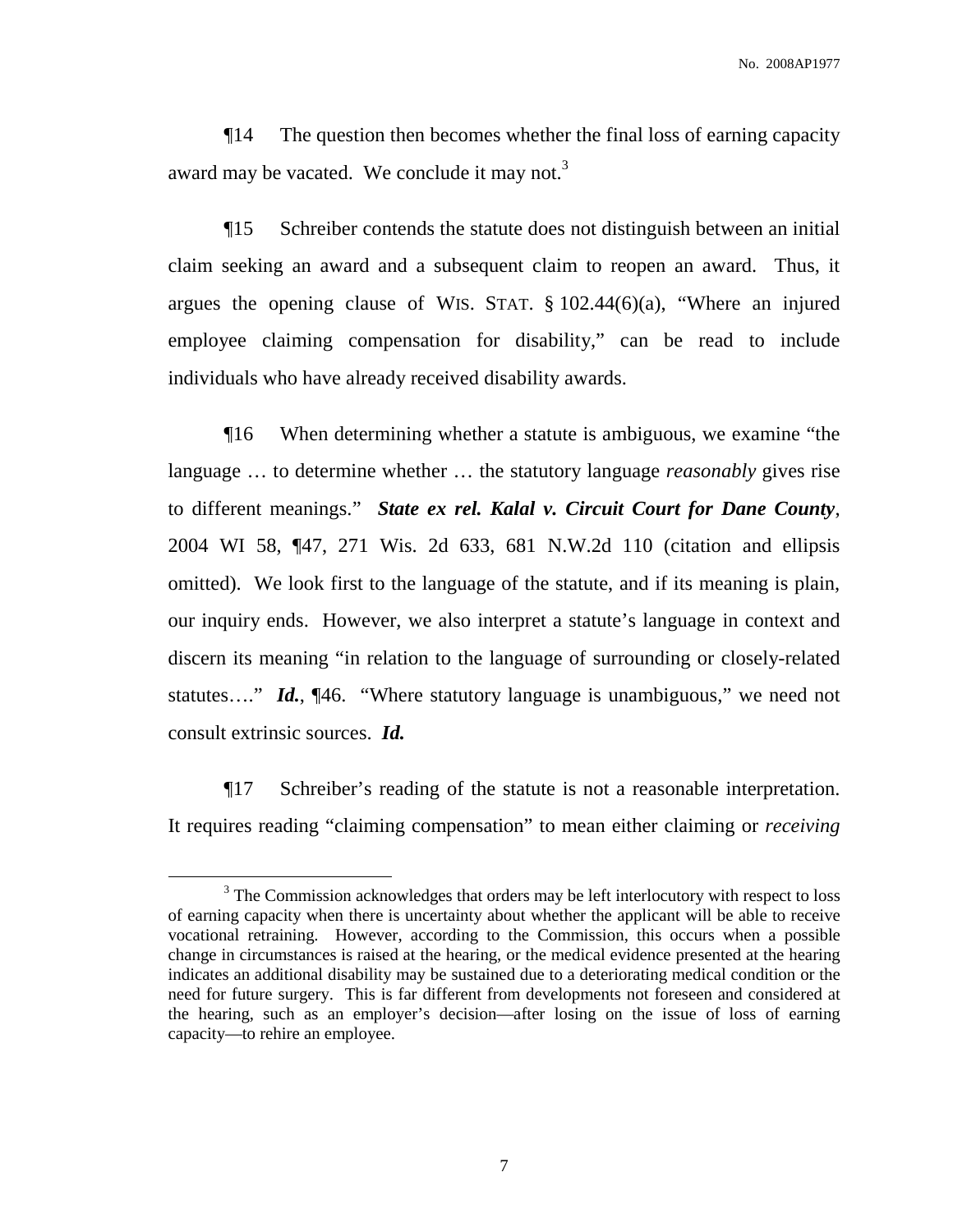compensation. However, the word claiming does not have this dual meaning. Where the statute means "receiving compensation," it uses the word receiving. WIS. STAT. § 102.44(1) refers to "every employee who is *receiving* compensation under this chapter…"; whereas  $\S 102.44(6)(a)$  addresses "an injured employee *claiming* compensation…." (Emphasis added.) "[W]here the legislature uses similar but different terms in a statute, particularly within the same section, we may presume it intended the terms to have different meanings." *Graziano v. Town of Long Lake*, 191 Wis. 2d 812, 822, 530 N.W.2d 55 (Ct. App. 1995).

¶18 Once a permanent partial disability award is made, the worker's compensation statutes provide only limited provision for reopening. For example, WIS. STAT. § 102.18(3) permits an ALJ to set aside, modify, or reverse an award within twenty-one days from the date of the order. WIS. STAT.  $\S 102.18(4)(c)$ allows an award to be set aside, modified, or reversed because of a mistake or newly discovered evidence for up to a year after the date of the order. The statutes do not, however, provide for the reopening of an award two years after it was rendered in the event the employer rehires the employee.<sup>4</sup>

¶19 Finally, Schreiber argues WIS. STAT. § 102.18(1)(b) authorizes posthearing award modifications due to a change in the employee's circumstances. This statute, however, permits interlocutory findings, orders, and awards

<sup>4</sup> Schreiber argues the Commission's interpretation of WIS. STAT. § 102.44(6) is inequitable and contrary to the purposes of the Worker's Compensation Act. Among other things, Schreiber argues the Commission's interpretation is contrary to the Act's goal of encouraging employers to rehire injured employees. Because the statutory language is unambiguous, we do not address this argument. Nevertheless, we discern no patent contradiction. If rehiring is a goal of the Act, it would arguably be more effective to link incentives to rehires made before loss of earning capacity obligations are imposed, rather than rewarding employers who wait until after an adverse award has been rendered to rehire the employee.